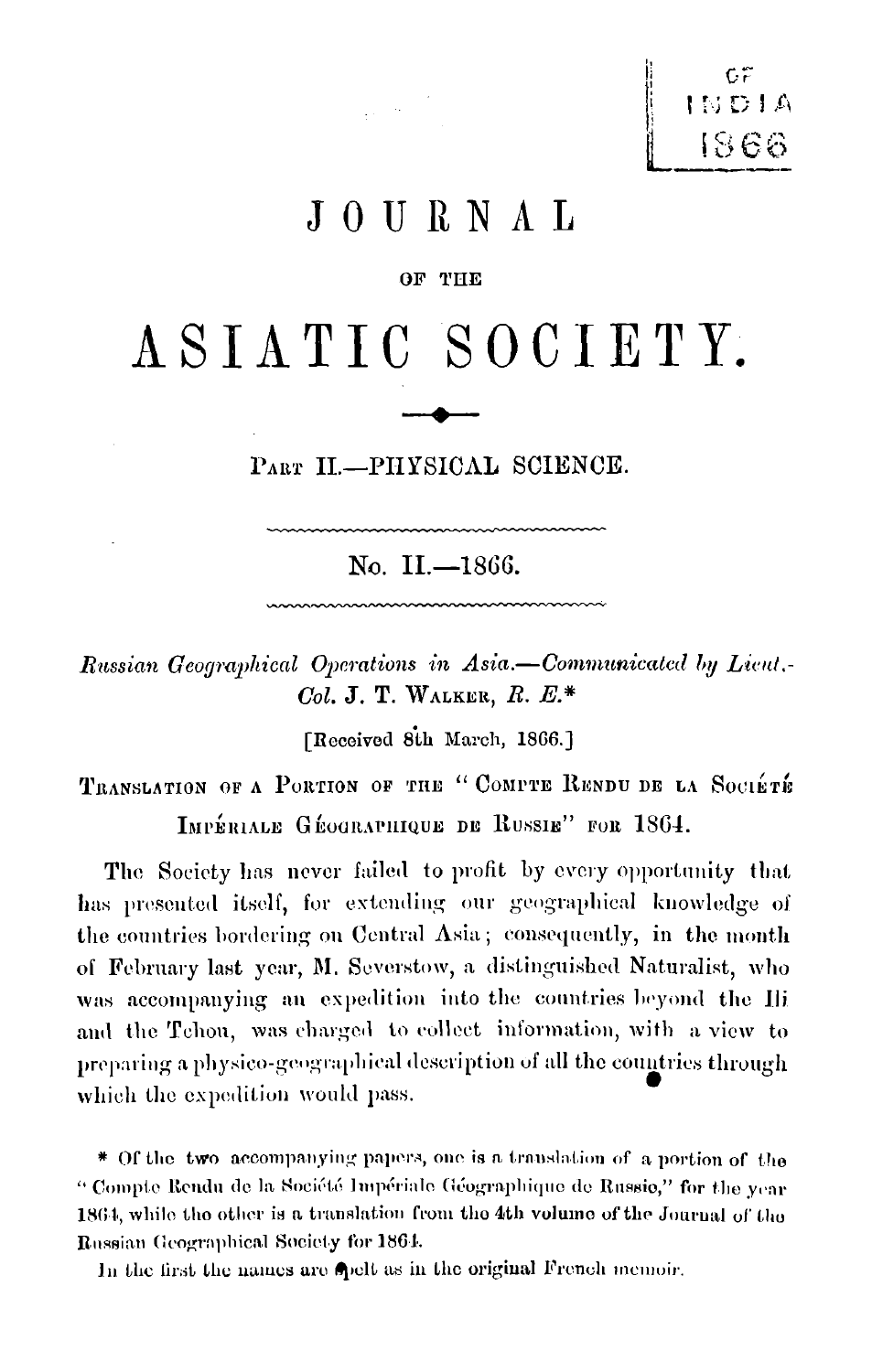The Society has just been enriched by highly interesting geographical materials, thanks to the cordial co-operation of its honorable members M. Milioutine, the Minister of War; M. Duhamal, tho Governor-General of Eastern Siberia, and Admiral Boutakow.

We have been furnished with a very interesting manuscript chart prepared by the Staff Major. It represents, on a scale of 40 verstes **(27** miles) to the inch, the southern portion of the Kirghiz Steppe, or, approximately speaking, the region between the Eastern shore of the sea of Aral, and the Chinese frontier, extending from  $76^{\circ}$  to  $102^{\circ}$ of longitude, and from **40°** to 50° of latitude, and comprising the northern half of the district callecl Touran. On this map we have the result of a11 the geographical operations of the past few years represented for the first time. Until now they had remained isolated, and almost unknown to the scientific world. They greatly modify the general geographical aspect of this region. There are now determined a sufficient number of astronomical points to serve as **n** basis for an exact cartographic representation of the region above mentioned. We must observe, however, that the fixed astronomical points are as yet very irregularly distributed. They are comparatively numerous in the western part of the map, along the road from Orenburgh to the Syr-Daria, and along the lower course of that river, also along the Chinese frontier in the Eastern part of the map, but, about the middle, they are very aparsely scattered.

We now possess many orographic and hydrographic data, thanks to the military expeditions, and reconnoissances of 1864, and to the operations carried on for several years in the basin of the Syr-Daria by Admiral Boutakow. These data serve to correct the hitherto confused notions of the countries situated within and around this region. We have also received more accurate information regarding the races that people these countries, their mode of life, their migrations, the mains and traces of their ancient condition, and the possibility of their future civilization. We can here only point out the most salient geographical features of the mass of materials we have received, and of which the Society will avail itself for its future publications. The geographical position of all the region above mentioned will have to be considerably altered, more especially as to western Turkestan, and the Khanat of Khokan. For instance, Aoulicta, a town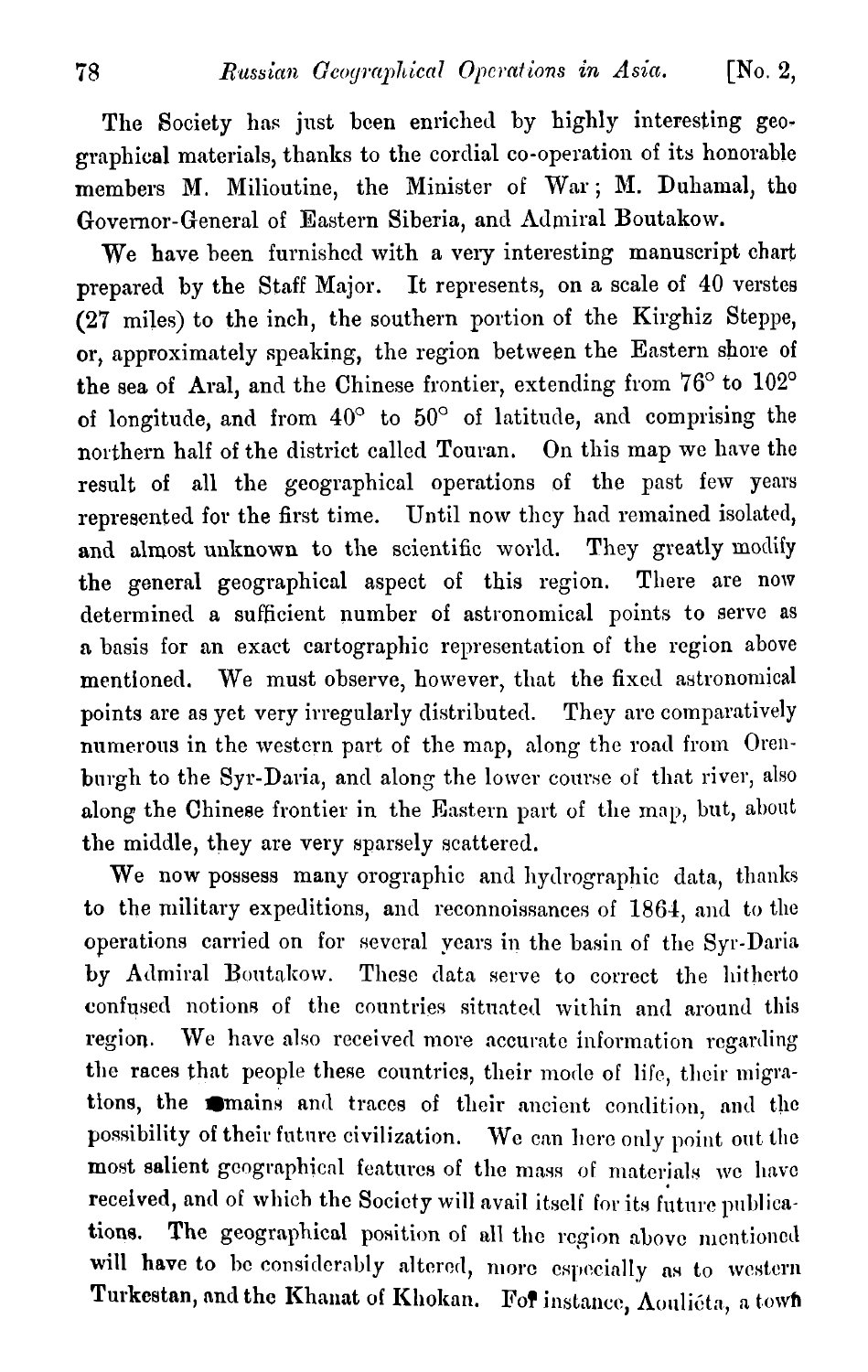of Khokan, ought to be shifted, on the map, half a degree towards the south, and one degree towards the east; the town of Turkestan at least a degree and a half towards the south, &c. Similar changes are equally necessary for many other points. The eastern part of this region is essentially mountainous. The principal chain of mountains is found to be a western branch of the Tian Chan; its direction is from east to west from the lake Issik Koul, down to the lower course of the Syr-Daria; these mountains were vaguely known under the general name of Karataou. They may be divided into three groups, the chain of the Kentchi-Alataou, the chain called Alexandrowskaïa, and that of Kazikourt.

The Kentchi-Alataou consists of two parallel chains, which follow the northern bank of the Issik Koul; they are separated (on the east of the Issik Koul) from the Tian Chan by the Pass of San Tasch; their greatest height is 14,000 feet. From this range, a lower range trends in a north-western direction, separating the waters of the Ili from those of the Tchou.

The second group, the Alexandrowskaïa, or the Alataou-Kirghisnyn chain, whose summits are covered with perpetual snow, joins the first at the defile of Baoum, on the western extremity of the Issik-Koul; thence it stretches due west towards Aouliéta, separating the river Tchou from the river Talas; its greatest height is 15,000 feet. To the west of this chain, other hills, rising not higher than 5000 or 6000 feet, stretch as far as the Syr-Daria, following the direction of that river down to Djoulek, and forming, so to say, a prolongation of the Alexandrowskaïa chain. It is to these hills that the name of mount Karataou, which has been wrongly given to the whole system of mountains in this country, properly belongs.

Lastly, the third group forms the Kazikourt chain and lies to the south of the Alexandrowskaia, from which it is separated by the basin of Talas. The Kazikourt mountains appear to be a continuation of the principal branch of the Tian Chan; winding along the southern bank of the Issik-Koul, they fill the territory of Khokan with their southern ramifications. The disposition of these chains of mountains fixes the watersheds of the basins of the Tchou and the Syr-Daria, the two principal valleys of this country, lying almost parallel to each other. The valley of the Syr-Daria trends, with many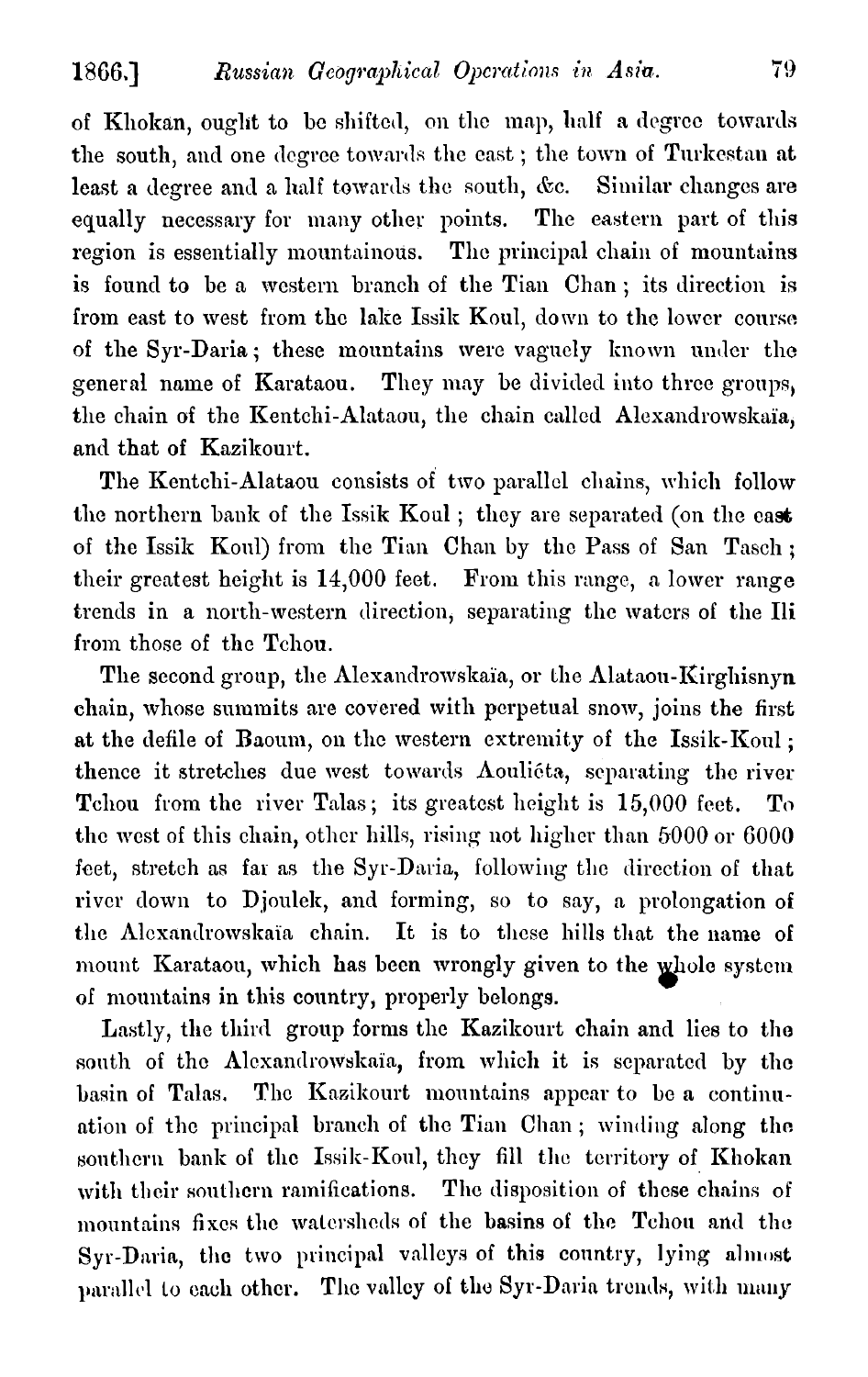windings, from the south-east to the north-west. The Tchou flows in the same direction. Conformably with the general disposition of the whole mountain system of this region, these great basins are much narrowed towards the east, near Issik Koul, where all the above mentioned ramifications of the Tian Chan are concentrated. It must be observed, that the predominant direction of these chains of mountains, not only in this country, but in all mountainous parts of Central Asia, is always to the north-east. We now have more accurate data concerning the course of the Tehou, especially about its various sources, also its relation to the Issik Koul, from which it does not take its source, but with which it is connected by its affluent, the little river of Kontemalda.

• The central portion of the basin of the Syr-Daria has been explored in detail, and with much success, thanks to the expeditions made during many years by Admiral Boutakow, who has quite recently communicated to us the general results of his enquiries, but especially of his late explorations between Fort Perowsky, and the locality called Baildir Tougai.

It is impossible to set forth here all the accumulated data of these countries of Central Asia, but seeing the interest that they excite, we must add a few more words about their population. It consists chiefly of nomadic Kirghises, and a rather restricted number of Their mode of life and degree of civilization correspond Khokans. with those of the Kirghises who inhabit the country north of the Syr-Daria and the river Tchou.

Their chief wealth consists in cattle, horses and camels. They also cultivate their land and sow wheat, barley and tobacco.

After the military expedition of 1862, a great part of these Kirghise wanderers, from beyond the Tchou, passed into our territory.

To retain these tribes in subjection, the Khokans constructed forts, called Kourgans, in great numbers. Tho four chief ones were Pichpek, Merké, Aouliéta, and Souzak. Aouliéta on the Talas (between the valley of the Tchou, and the chain of mountains which trend from Issik Koul towards the west) has an important position, for it is situated on the grand commercial road from Tachkend and Turkestan, towards the fortifications of Vernoï, Kouldja and Sémipalatinsk. It is by this road that the caravans come from the southern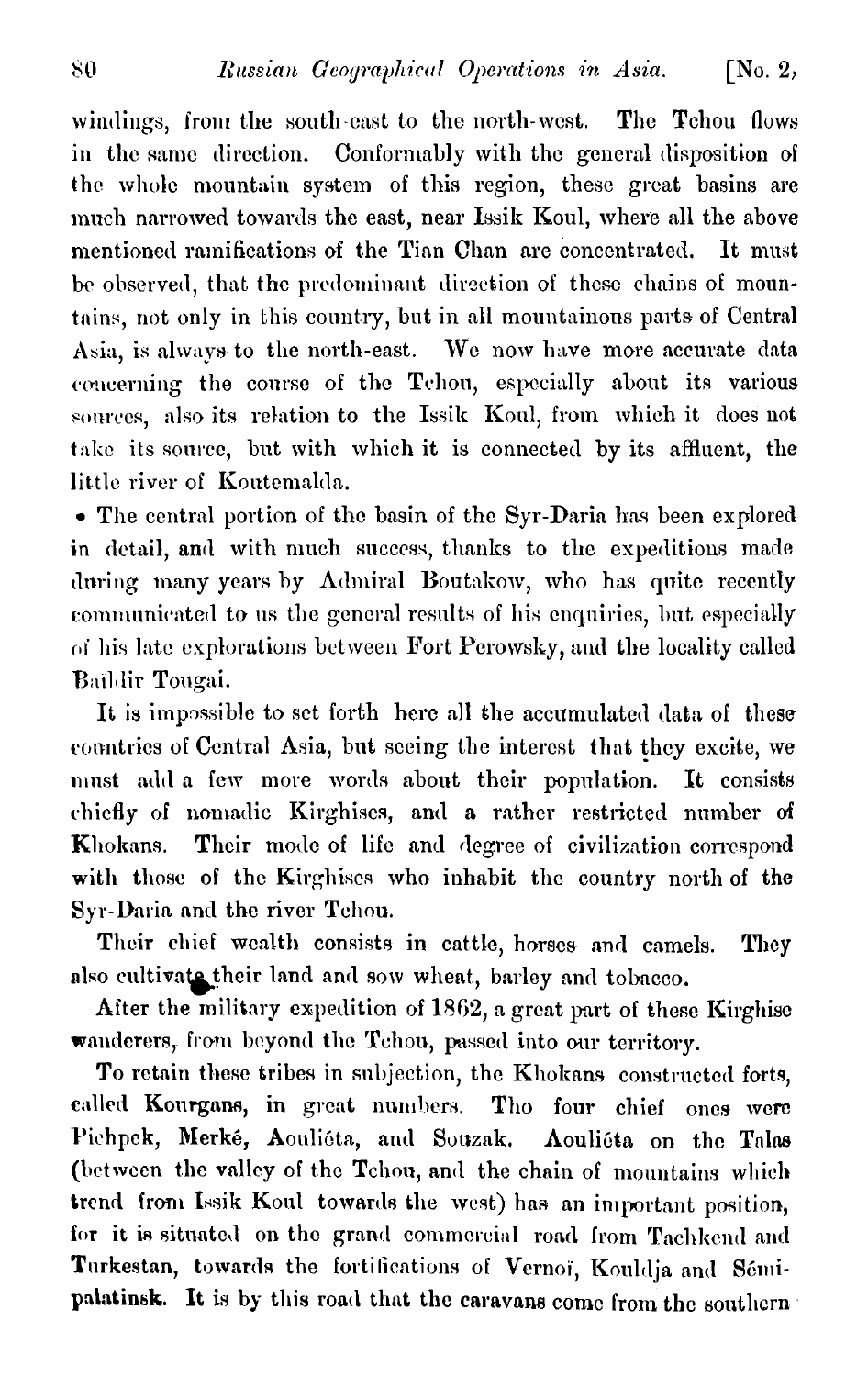regions of Central Asia to go to China, as well as to Russia. On a branch of this road, which stretches towards the north-west, at a junction of the roads of Orenbourgh, Troïtsk and Oufa, is situated the town of Turkestan which encloses within its walls a sacred edifice, the mosque built over the tomb of Azret Sultan.

Passing now to the topographical operations executed in these Kirghise steppes of Siberia, we will mention the surveys that were effected on the western borders of China, under the direction of Colonel Babkow. These operations embrace two distinct circles,—the northern parts of the Tarbagatai mountains, and the valley of the river Borokhoudzir. In the first of these circles, Captain Nilantiew of the Topographical Corps, surveyed the region that is bounded on the west by the road which crosses the Khabar Assou Pass, and by the course of the river Tamyrysk; on the south, by the chain of the Tarbagatai; on the cast, by the line of the Chinese posts, and on the north, by the Kitchkine Taou mountains, branches of the Manak, and of the Tarbagatai. This region includes an area of 5,270 square verstes.

In the country beyond the river Tchou, the topographers who formed part of the detachment with the expedition, surveyed the following localities. 1st, From the post of Kastek, by the pass of the same name, to the mouths of the little Kebin, and thence re-ascending the river Tchou, to the mouths of the great Kebin, then 40 verstes of the lower course of this last river. Then again, from the mouths of the little Kebin, along the river Tchou, to the ford of Tchoumitch. All these surveys have been mapped on a scale of 250 sagenes (or 1750 feet) to the inch. 2nd, From the river Talas, crossing mount Kara Boura, to the river Tchotkala (Tchirtchik). 3rd, The marching roads along the valley of the Arys, and those from Tchemkent to Aouliéta, also from Tcholak Kourgen to Aoulieta, have been drawn on the scale of 5 verstes to the inch. 4thly, Plans of the forts of Tokmak, Merke and Aouliéta have been drawn out, on a scale of 250 sagènes to the inch.

We have received from M. Bésac, the Aide-de-camp General, a map of the topographical operations, executed and projected in the country of Orenbourg, from the year 1861 to 1865, with a Memoir.

The total survey is 17,687 square verstes done in detail, and 3,928 in half detail; 168,178 reconnoitered, and 2 ',100 triangulated. During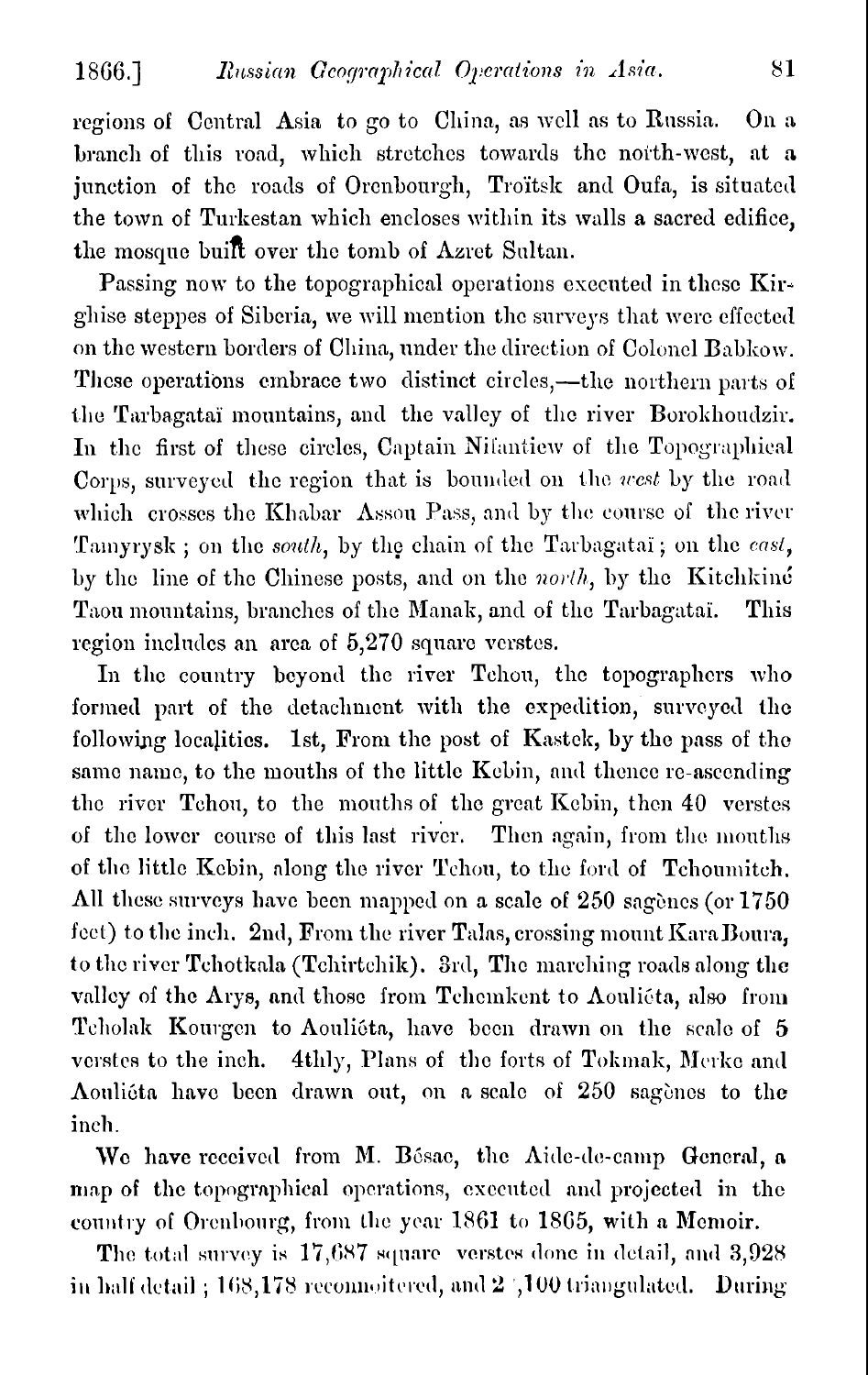a period of four years, the total amount of survey operations is  $212,019$  square verstes.

These surveys embrace the following localities; 1st, the two banks of the river Yany Daria; 2ndly, the left bank of the Syr-Daria, from the fort Perowsky to Yany Kourgan, a destroyed fortress belonging to the Khokans, and thence to the place called Baildyr Tougai; 4thly, the northern and southern slopes of the Karataou chain; 5thly, the mouths of the river Emba, and the Bay of the Caspian Sea at the mouth of this river. Among the newly made maps, the principal are, the map of the country of Orenbourg, on a scale of 50 verstes to the inch; a new map of Central Asia and the country of Orenbourg, 200 verstes to the inch; and 24 sheets of a special map of this country, on a scale of 10 verstes.

The Society is continuing the publication and translation of the 7th Vol. of Ritter's Geography of eastern Touran. M. Grigoriew is compiling and making the necessary additions for completing this work, and is carrying on his labours with such activity, that we may look for the first part of his work during 1865.

However short our account may seem of all the important gcographical operations in Asia, it is nevertheless sufficient to show that they embrace a large extent of this part of the world, and give rise to questions of both local and general interest. The several expeditions and explorations, in which our Society has taken part, form an uninterrupted chain which extends along our Asiatic frontier, from the Pacific Ocean to the Caspian Sea; from the valley of the Onssouri and the peninsula of Corea to the Oust Ourt, Turkestan and Khoras. san. With the exception of some conflicts with the Khokans, our enterprises along the frontier have been of a strictly peaceful, scientific or commercial character, and our commerce has been considerably developed. These friendly relations are strengthened by an event of great importance which marks the past year, viz., the final pacification of the Caucasus, the point of our Asiatic frontier that is nearest to Europe.

We must now pass on to the hydrographic operations executed in the Caspian Sea, which have always greatly interested our Society.

Last year, our honorable member, M. Ivachinzew, who is the chief of these operations, read out to the Society, at a public meeting,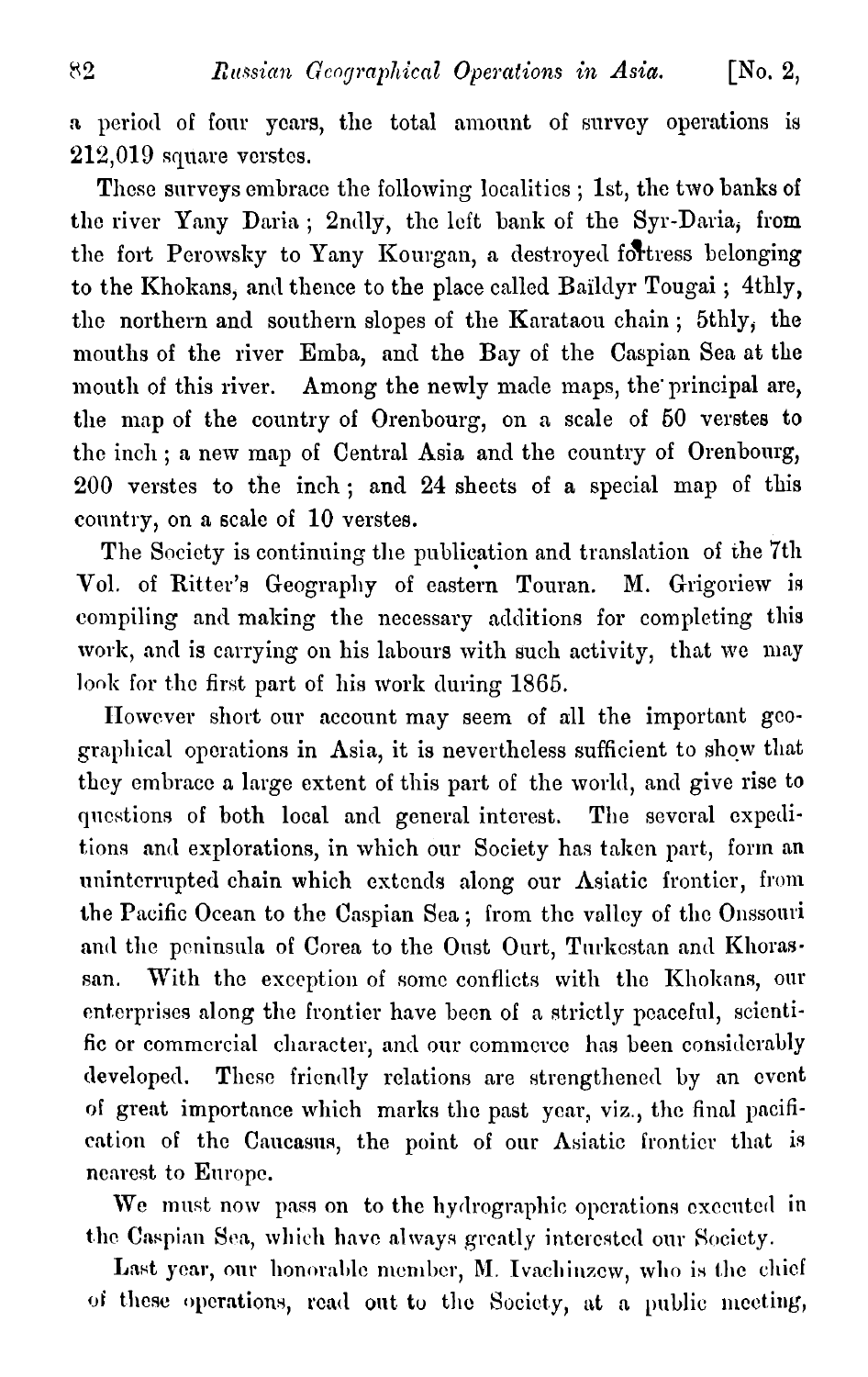a remarkable Memoir on the question of the variations of the level of the Caspian Sea. The same persons who carried on these hydrographic operations in 1863, continued them in 1864. At the beginning of the year, the Surveyors were concentrated in the southern parts of the sea, between Bakow and Lenkoran, a region bristling with rocks and volcanic islands. From January up to May, they explored and fixed the positions of several isolated volcanic reefs, which, as they undergo frequent change from the action of subterranean forces, often become very dangerous to navigators, and consequently require frequent soundings and examinations. The materials thus collected, regarding this volcanic region, may some day serve as valuable contributions towards the composition of a complete monograph of this extremity of the Caucasus.

In the month of May, the hydrographic expedition crossed over to the eastern shore, between Tub-Karagane and the gulf of Karabougaz. During the subsequent five months, an extent of more than 200 verstes was surveyed and sounded, chiefly between the isthmus of Manguich-lac and the gulf of Krasnovodsk, under the command of Lieut. Phillippow and Lieut. Dournew of the Pilot Corps. Soundings were also taken by Lieut. Onlsky, in the middle of the Caspian Sea, with an apparatus specially constructed for bringing up specimens of the different soils, and the fossil and animal life they contain.

In June and July Captain Phillipow's party explored the entrance to the gulf of Karabougaz. At the same time, Lieut. Staritzki made some interesting observations on the speed of an uninterrupted current of water directing its course through the Gulf towards the Sea.

The object of these observations was to determine the quantity of water which enters the gulf of Karabougaz, and the quantity of saline particles which is brought there. The exploration of the mouth of the Karabougaz will serve as a basis for a complete study of this interesting gulf. It is the opinion of M. Baer, the Academician, that this study will lead to a solution of the question regarding the variations of saltness in the Caspian Sea. No one will doubt the economical importance of this question, which is intimately connected with the future fisheries of the Caspian. The results of the hydrographic operations are developing gradually, and are partly published. In addition to the maps and plans of different parts of this sea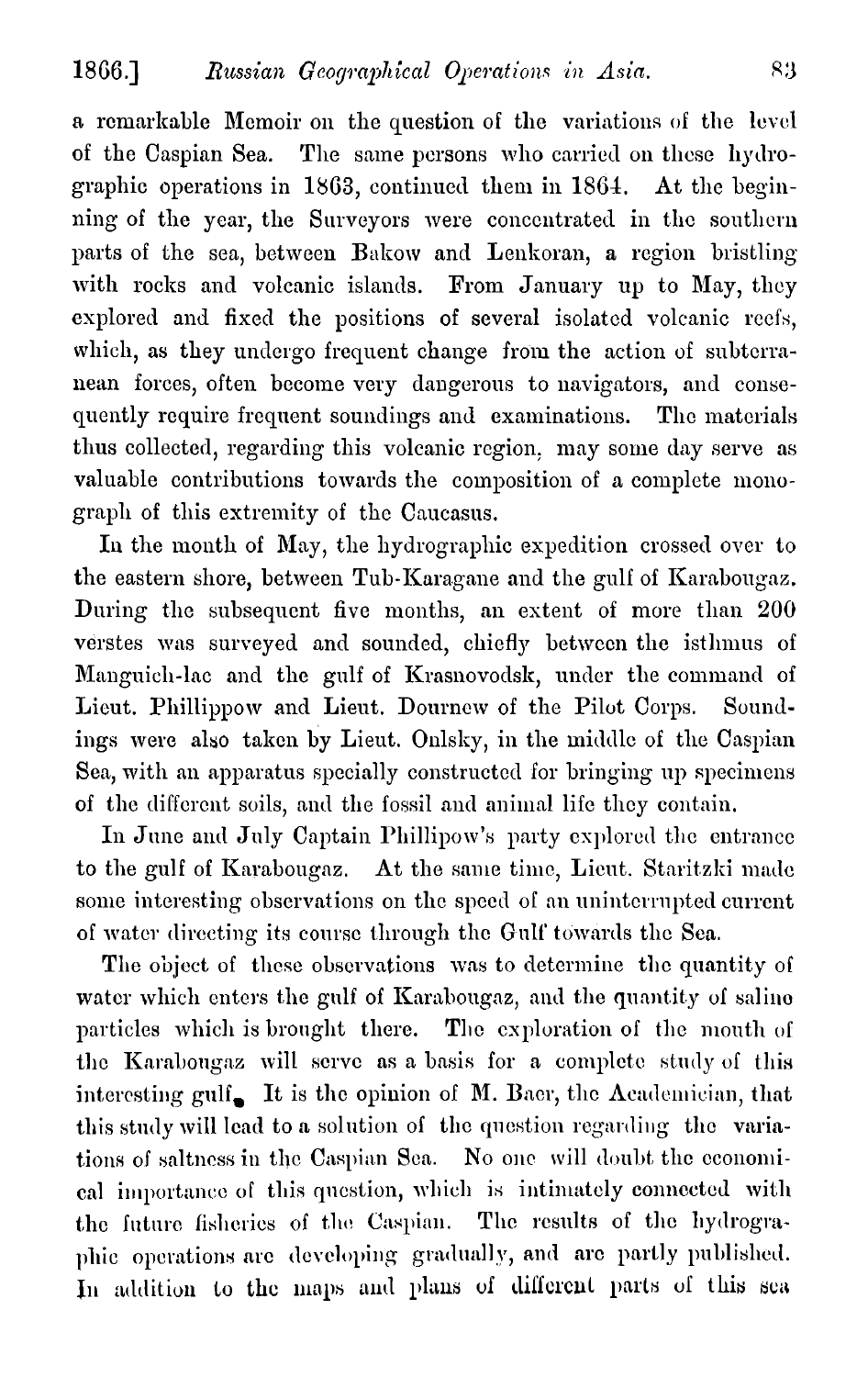that have already appeared, a report of the astronomical and magnetic operations is being actually printed.

In speaking of the favourable results that have been obtained by the activity of our Society, we have not had the least intention to attribute it to one more than to another of its functionaries. Among us, individuals change and succeed each other so rapidly, that we cannot say the progress and strength of our institutions rest with them. **It** is the general conditions of our activity, and the liberal spirit by which they are pervaded, that unite and attract a constant succession of individual labourers. Besides the actual operations of the Society during the past 20 years, a vast amount of labour has been undertaken voluntarily, and without remuneration, by members of the Society, as well as by strangers, in private and in official capacities. Such are the public lectures, which many of our colleagues have delivered without any remuneration, and which have attracted large audiences to our reception Halls. We need not mention, in this place, the number of persons who, during the past and many preceding years, have disinterestedly brought accounts of their labours to the Society. It is doubtless through the liberal spirit which unites and animates all our members and constitutes our strength, that this great amount of work has been accomplished. Religiously to preserve this spirit should be our first duty, and our most sacred obligation.

## TRANSLATION OF A PORTION OF THE JOURNAL OF THE RUSSIAN GEO-GRAPHICAL SOCIETY, VOL. IV. 1864.

At a meeting of the Society on the 2nd and 14th December, 1864, Rear Admiral Boutakof read a paper on the subject of his last exploration on the Syr-Daria, between Fort Perovski and Baildyr-Tugai (a locality in the Tashkened territory). In 1863 Rear Admiral Boutakof steamed 538 miles up the Syr-Daria, from Fort Perovski. This officer has now explored, determined astronomically, and mapped 1003 miles of that river's course, beginning from its mouth. He expresses his conviction that the river is navigable still higher up, although, for want of fuel, he could not this time proceed further. The general ascending direction of the river from Fort Perovski is towards the south-east as far as the parallel of 43° of latitude; thence it is directly to the south. Throughout the whole distance of 538 miles,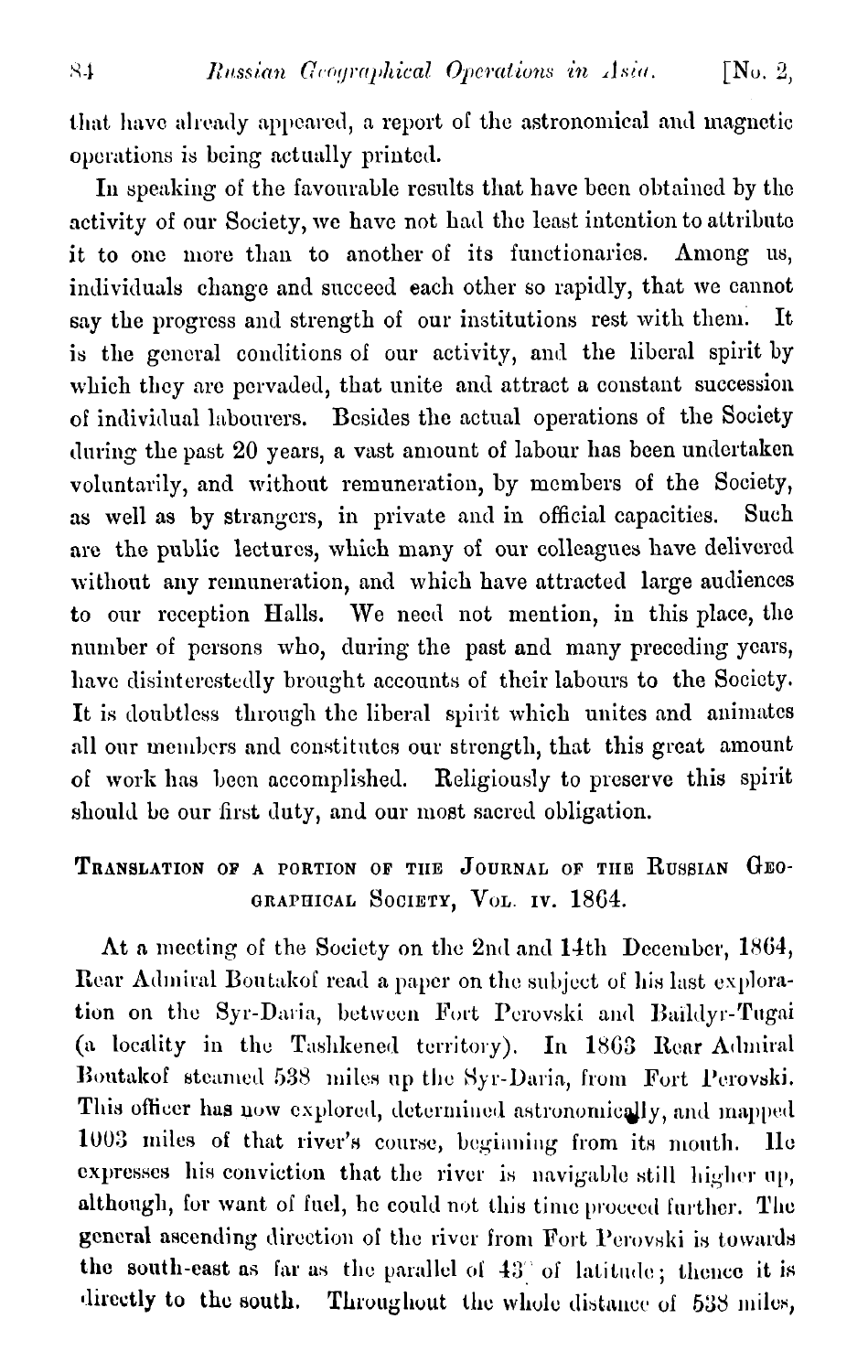from Baildyr-Tugai to fort Perovski, the river flows in a magnificent mass of water between depressed banks of an argilo-salinous and sandy character, for the most part inundated at high water; there was nowhere either a *break* in the banks, or a stone, for the observation of the geologist. The swamps, after the subsiding of the waters, afford excellent pasturage whereon numerous Aouls of Kirghizes settle for the winter. In the midst of these meadow patches there occur here and there like *islands*, sand hillocks differing in height, from 30 to 40 feet, and overgrown with tamarisk, &c. The dry argilosalinous banks rise from 7 to 10 feet above the level of high water, and are covered with tamarisk bushes with thorn (growing high and thick), and in some places with the "Turanga" and "Djida." Nearer to our own possessions, large tracts are covered with the "Saxaul." Vegetation is most abundant on the islands, many of which are two miles long. Upon these the "Djida" grows 4 fathoms high, and the thickness of the "Turanga" reaches 10 inches in diameter. Almost all the islands are covered with a dense, almost impassable brushwood, where the Kirghizes declare there are tigers, drawn thither in pursuit of wild boars. The breadth of the river is from 150 to 400 fathoms; the depth from 3 to 5 and 6 fathoms; the current ran at a speed of 7 verstes (4 $\frac{2}{3}$  miles) an hour, the average being from 4 $\frac{1}{3}$  to 6 verstes (3 or 4 miles); the water was of a dirty yellow colour, but when allowed to settle, was very soft and agreeable to the taste. Admiral Boutakof found no evidences of a settled life throughout the whole of the river's course. Patches of soil, cultivated by the poorest of the Kirghizes, occurred at extremely rare intervals; and these were irrigated by water from canals replenished by hand from the river. The Kirghizes generally sow millet, sometimes barley, water-melons, and musk melons in their fields. There are two principal reasons for the absence of population along the banks of this river : firstly, the absolute want of any guarantee for personal security and for the protection of property and labour in the face of perpetual disturbances in Turkestan. Tashkend and Khokan; and secondly, the greater advantage of settling along the rivulets running from the Kara-tau mountains; these afford better facilities for irrigation than the Syr-Daria, which inundates and washes away its banks, and consequently demands an enormous amount of labour for the construction and maintenance of the necessary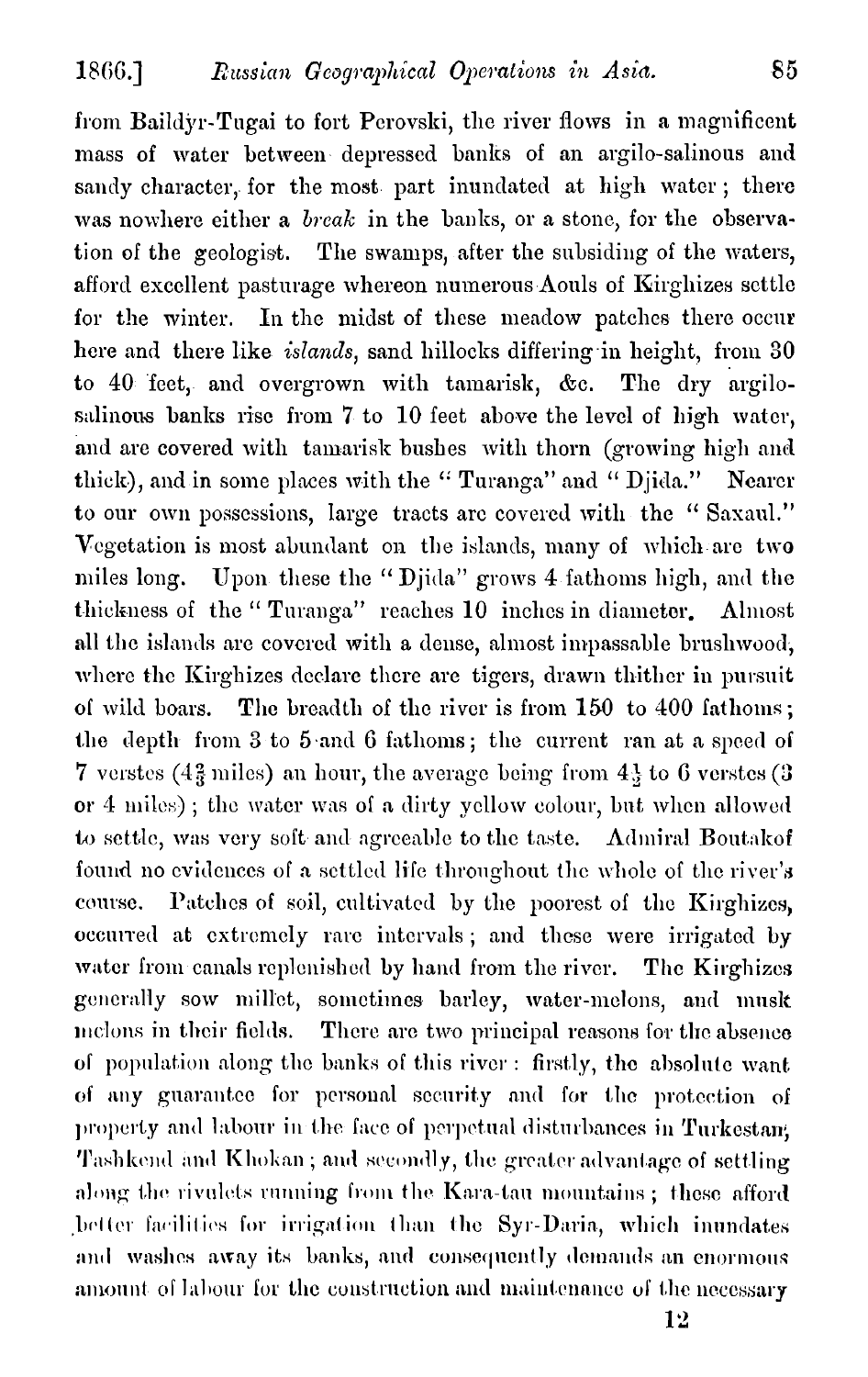embankments. This splendid water-course, navigable to Fort Djulek (the extreme eastern fort on the Syr-Daria line of frontier) which would be a picturesque feature in any other place, is surrounded by a bleak desert, and is now only occasionally enlivened by migrating hordes of Kirghizes, whereas the remains of the ancient towns of Otrar (where Tamerlane died) and of Tunent (destroyed by Tamerlane) which were seen by Admiral Boutakof, and the traces of a once extensive system of irrigation surrounding the ruins of these places, and occurring also in many other parts, are evidences of a once numerous, industrious, and settled population. The shores of the Syr-Daria, above and below Fort Djulek, present a striking contrast. Above Djulek is a howling desert; below, and particularly commencing from Fort Perovski, all is life and activity along the banks. Corn fields and melon fields occur continually, with populous Aouls of well-appointed tents, animated by the presence of herds of cattle. The Kirghizes assemble by hundreds to dig fresh canals for irrigation. Vast tracts of swamp and reeds, which were impassable in 1848, have been protected by embankments against the overflowing of the river and converted into corn fields which now engage the labour of thousands : and all this is exclusive of the localities within 50 or 100 miles of our Forts, especially the neighbourhood of Fort No. 1, where, in the excellent gardens surrounding the Cossack settlements, grapes are grown, and cotton has been sown not without success. Kirghizes and sometimes Karakalpaks constantly migrate from the Khivan territories to the lands under Russian protection, so that they at length find themselves cramped for space. The Khivan and Khokandian forts which stood on the grounds now occupied by the Russians, were the centres of the most merciless and barbarous persecution. The Russian forts, on the other hand, are now guarantees for security, and serve to promote traffic and the general well-being of the natives.

The advent of the Russians did certainly produce a most beneficial crisis in the condition of the Kirghizes of the Syr-Daria.

Within 8 miles of Baildyr-Tugai, Admiral Boutakof's highest limit of ascent, there are the ruins of a small Khokandian fort, Bair-Kurgan, demolished, according to Kirghiz tradition, about 100 years At a distance of 40 miles higher up, on the left bank, are the ago. remains of the town of Tunkat (rased by Tamerlane). This place is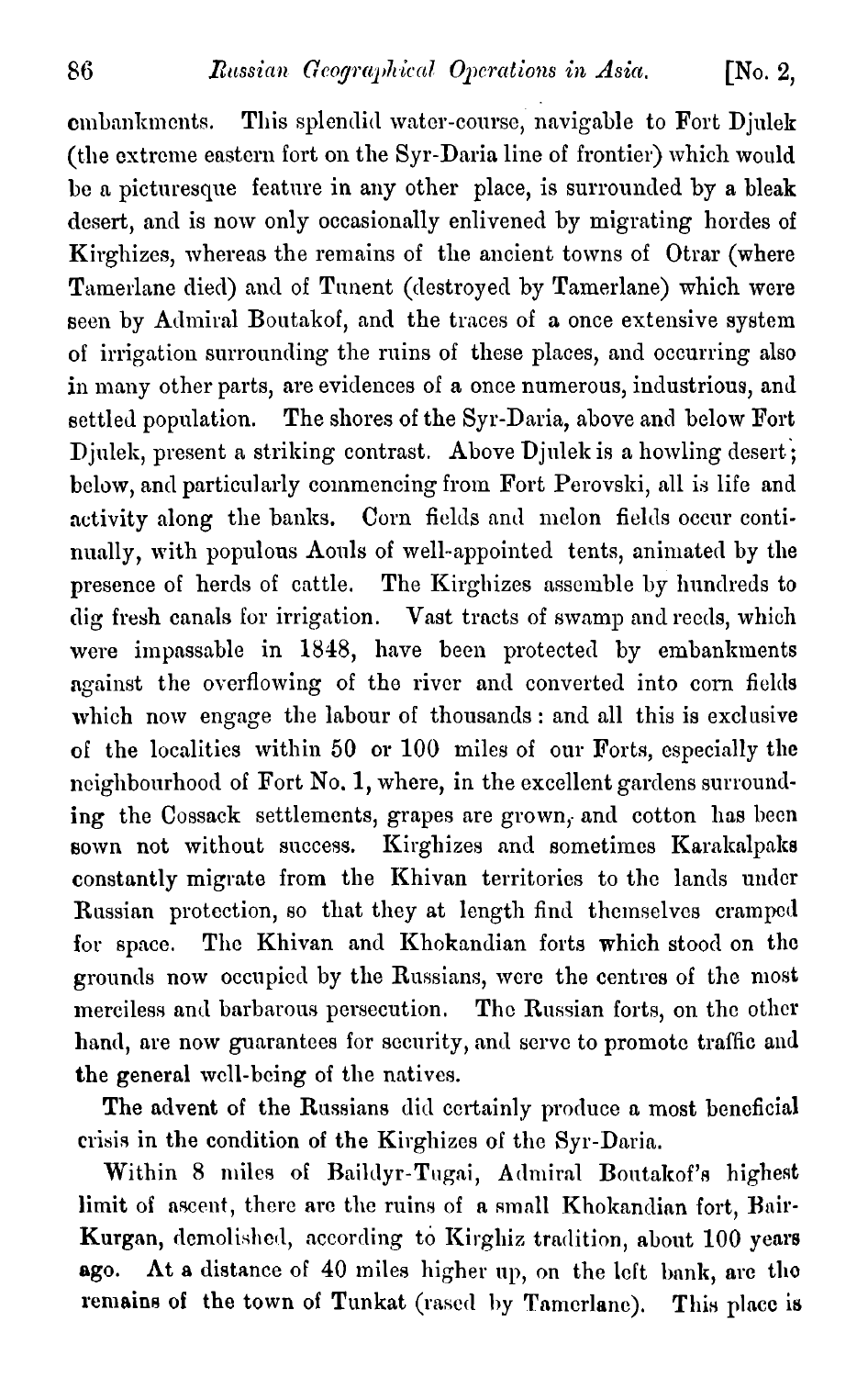now called Tskilleh, after a saint of that name whose tomb is close by.

There are more Kirghizes grouped about Tunkat than over the entire extent of country traversed by Admiral Boutakof; and to all appearances these were opulent, being possessed of immense studs of horses and camels, and of droves of horned cattle and sheep. Above that place, i. e. nearer to Tashkend, he fell in with two rich migrating Aouls, one encamped by the side of the river.

Descending the Syr towards the river Arys, an open space becomes visible beyond the zone of reeds, at 4 or 5 miles from the river. studded with clayey sand mounds that are covered with a scanty Some of these mounds are evidently artificial. and low brushwood. On a sort of tableland, within 7 miles in a direct line, and almost due north from the mouth of the Arys, are seen the remains of what may have been the citadel of the ancient town of Otrar.

From the mouth of the Arys to the little fort of Utch-Kayuk, abandoned two or three years ago by the Khokandians, and built on a marshy soil, the distance is  $84\frac{2}{3}$  miles. The character of the river here is still the same, the same bends and islands, the same depressed banks, mostly flooded, the same vegetation along the shores and on the islands. The forts Utch-Kayuk, Din-Kurgaon, Yang-Kurgaon, Djulek and Ak-Mechet, (now fort Perovski), Kumysh-Kurgaon, Chin-Kurgaon, and Kash-Kurgaon (the three latter below fort Perovski,) were the rallying points of the Khokandians, for the subjugation of the Kirghizes, and the centres for the collection of tribute and the general merciless oppression of that people. Yang-Kurgaon, raised by the Khokandians in 1857, and Din-Kurgaon, erected in 1860, were the last points of Khokandian resistance against the spread of Russian influence; here also the last attempts were made by the Khokandians to retain under their yoke the Kirghizes who passed over in masses to place themselves under our protection. Yang-Kurgaon fell in 1860 to the Russian arms; Din-Kurgaon in 1861. Utch-Kayuk is the nearest place to the town of Turkestan; it was visible from the river, being situated in a hollow of the foreland of the Kara-tau mountains.

The only affluents of the Syr seen by Admiral Boutakof are the rivers Arys and Sauran-Su, falling into the Syr on its right bank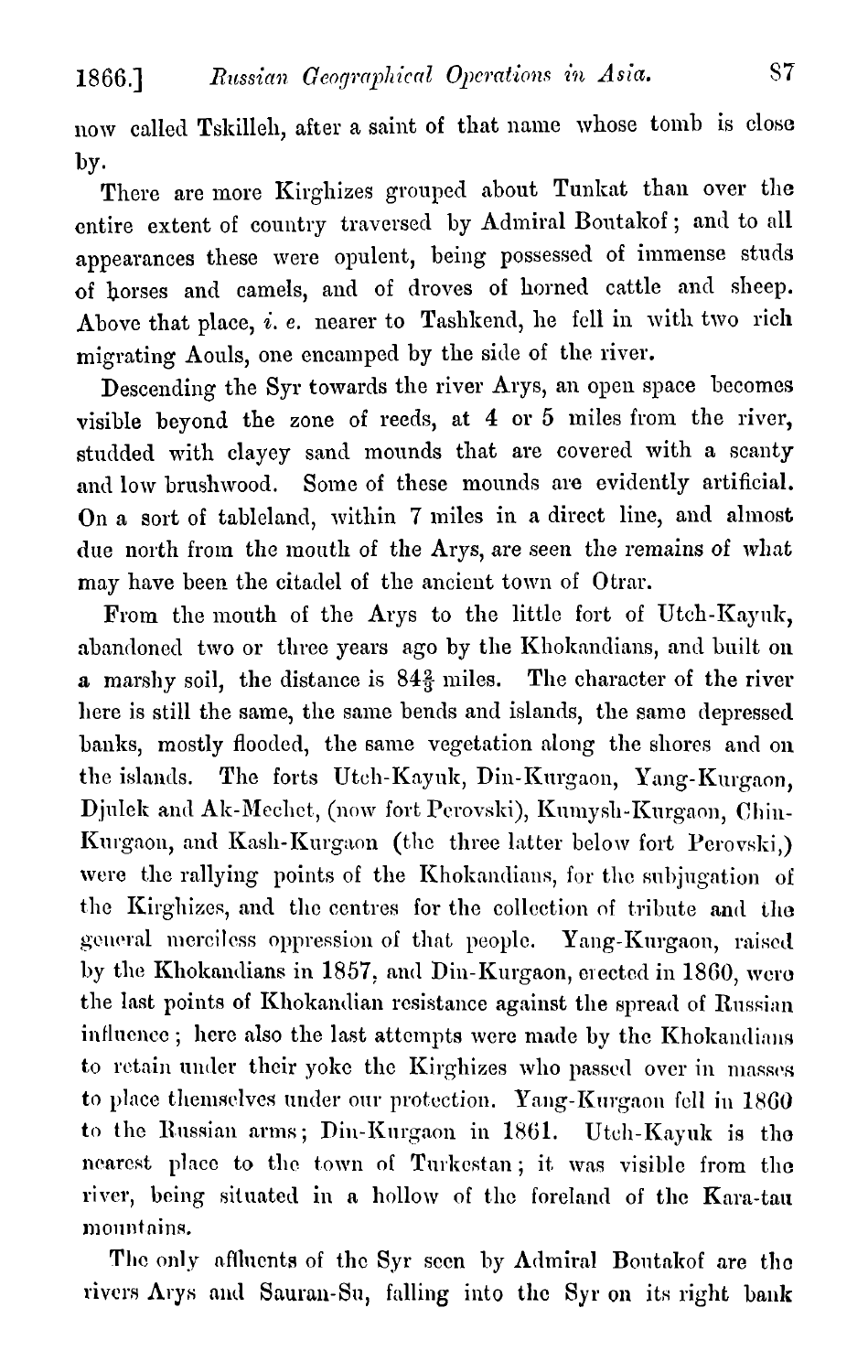opposite the An-djar settlement,  $8\frac{2}{3}$  miles below Utch-Kayuk; other rivers emerge from the Kara-tau mountains, namely the Tuitchke whereon Turkestan is situated, the Karaichik, 6 miles lower down, and the Sart-Su; these do not reach the Syr-Daria, but lose themselves in the marshes formed by its inundations.

Below Utch-Kayuk the country at first is inundated, and large wet meadows, or more correctly morasses, extend along both banks of the river, but further on, especially on the right bank, land is firmer.

Nearer Djulek the trees on the banks are higher and thicker than along the whole remaining portion of the river's course. In the immediate vicinity of this Fort, there is a very pretty avenue of tall and thick willows, looked upon by the Kirghizes as a sanctuary (Aulie).

Between Djulek and fort Perovski the banks are generally firm and salinous, but not elevated. The "Saxaul" is very abundant at the Kasakty-Syra, Chagouon and Kushsant settlements, and opposite The islands and the continuing banks are covered with Burinbai. the "dist," "turanga," and occasionally with willows, and the margins are usually clothed with high dense thorn and reeds. Sandy hillocks occur beyond the saline plains, and in many places Kirghiz tombs and the remains of long neglected irrigating canals are met with.

From the 14th July, when the expedition was proceeding upwards and was within 67 miles of Utch-Kayuk, the waters were visibly subsiding, and daily decreased, though the heat continued to be great, up to 30° R. in the shade. This was doubtless owing to the exhaustion of the supply of snow which accumulates on the mountains, where the river takes its rise. At fort Perovski the water began to fall only from the 30th of July, and at Fort No. 2 from the 5th of of August  $(N, S)$ .

Notwithstanding that Admiral Boutakof's expedition had to halt at night close to marshy lands, there were no cases of ague, and so far as he was able to judge, the climate on the Syr-Daria, in its upper as in its lower course, was healthy. His astronomical observations disclose great inaccuracies in this portion of the map of Central Asia which is founded on the determinations by the Persian Missionaries of the 18th century.